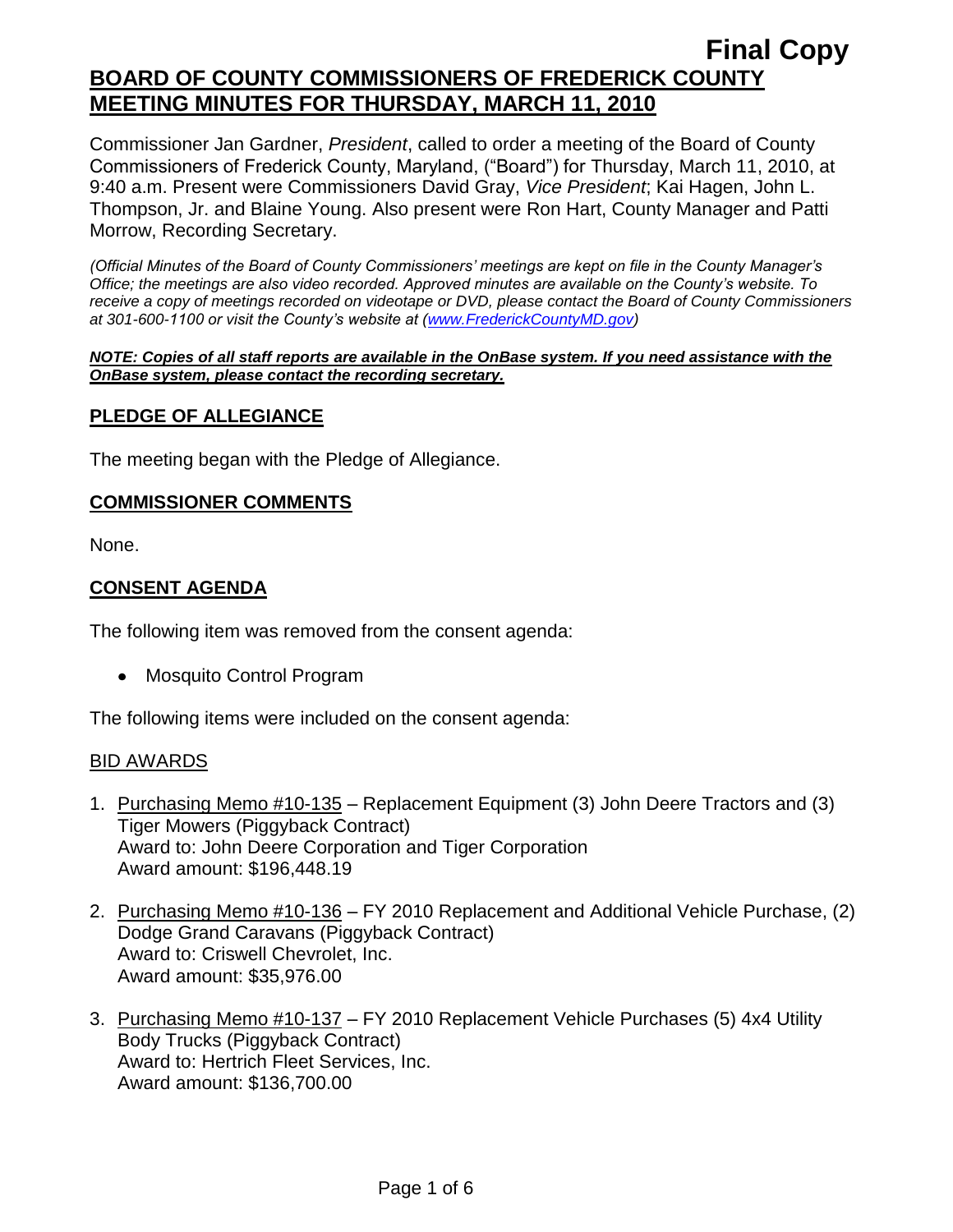- 4. Purchasing Memo #10-140 Contracts for Temporary Help Services Laborers/Dietary, RFP #08-10, (Renewal Contracts) Award to: Various Vendors Estimated award amount: \$150,000
- 5. Purchasing Memo #10-141 RFP #08-11, Temporary Help Services Clerical (Renewal Contracts) Award to: Spherion Corporation and Adecco Corporation Award amount: Hourly rate of \$12.59 - \$13.69
- 6. Purchasing Memo #10-143 American Recovery and Reinvestment Act (ARRA), Bid #10- CP-68, Cleaning and Painting of Various County Bridges and Budget Transfer Award to: Titan Industrial Services, Inc. Award amount: \$515,000.00
- 7. Purchasing Memo #10-144 Material Testing and Inspection Services for Urbana District Park Project Award to: Specialized Engineering Award amount: \$72,765.00
- 8. Purchasing Memo #10-145 Bid #10-CP-52, HVAC Upgrade for the Frederick County Animal Shelter Award to: GRC General Contractor, Inc. Award amount: \$755,856.37

### BUDGET TRANSFERS

- 1. #BT-10-132, Housing, Citizens Services Division
- 2. #BT-10-133, Accounting, Finance Division
- 3. #BT-10-134, Accounting, Finance Division

## CHANGE ORDERS

- 1. American Recovery and Reinvestment Act (ARRA) Transit Parking Improvements, Change Order No. 1 and Budget Transfer – David Grossweiler, Public Works Division
- 2. New Design Water Treatment Plant Expansion, Contract No. 2, Change Order No. 29 Kevin Demosky, Utilities and Solid Waste Management Division

## GRANT

1. FY 2011 Office of Problem-Solving Courts Discretionary Grant (Operational Grant) - Paul Wolford, Drug Court Coordinator

Commissioner Hagen moved to approve the consent agenda as amended. Commissioner Gray seconded the motion that passed 5-0.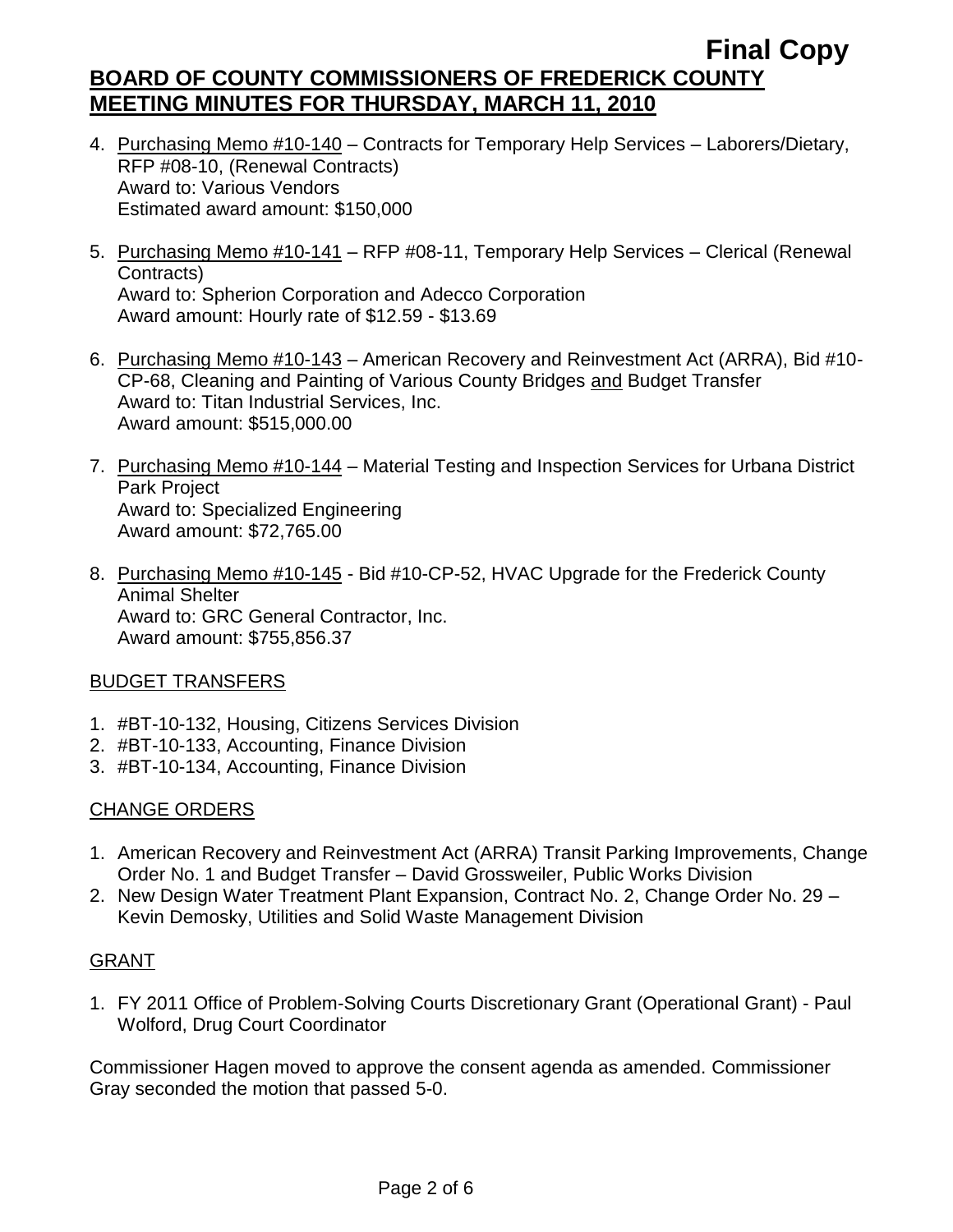As a result of the consent agenda staff was requested to schedule a discussion on the county match for grants.

## **ADMINISTRATIVE BUSINESS**

### **Mosquito Control Agreement – Mike Gastley, Finance Division**

Commissioner Thompson moved to notify the Maryland Department of Agriculture that Frederick County would not be participating in the 2010 Mosquito Control Program. Commissioner Hagen seconded the motion that passed 5-0.

### **Legislative Issues**

Commissioner Gardner requested sending a letter to the Frederick County delegation regarding House Bill 476, Frederick County Property Tax Set-Off. Commissioner Hagen moved to support the letter as drafted. Commissioner Gray seconded the motion that passed 4-1 with Commissioner Young opposed.

### **ZT-09-07, Child Care Center/Nursery School Text Amendment – Eric Soter and Shawna Lemonds, Planning Division**

Ms. Lemonds indicated the text amendment was continued from a public hearing held on Tuesday, February 16, 2010, for review and decision.

A discussion was held. Larry Smith, Planning Division and Michael Chomel, Office of the County Attorney, commented on the text amendment.

Commissioner Hagen moved to approve the ordinance amending certain sections of the Frederick County Code to allow childcare center/nursery schools in the agricultural and resource conservation zones on a limited basis by changing under Division 2. Accessory Uses: striking A (2) and adding not for profit language. Commissioner Gardner seconded the motion.

Commissioner Hagen offered an amendment:

- $\bullet$  A (2). The child care center/nursery school shall not utilize more than  $10\%$  20% of the building floor area on the particular lot on which such child care center is located;
- $\bullet$  Strike A(5); and
- Add a not for profit status requirement.

Commissioner Gardner accepted the amended motion that passed 3-2 with Commissioners Gray and Thompson opposed.

(A copy of Ordinance 10-04-539 can be obtained in the County Manager's Office or from the county's website, [www.FrederickCountyMD.gov\)](http://www.frederickcountymd.gov/)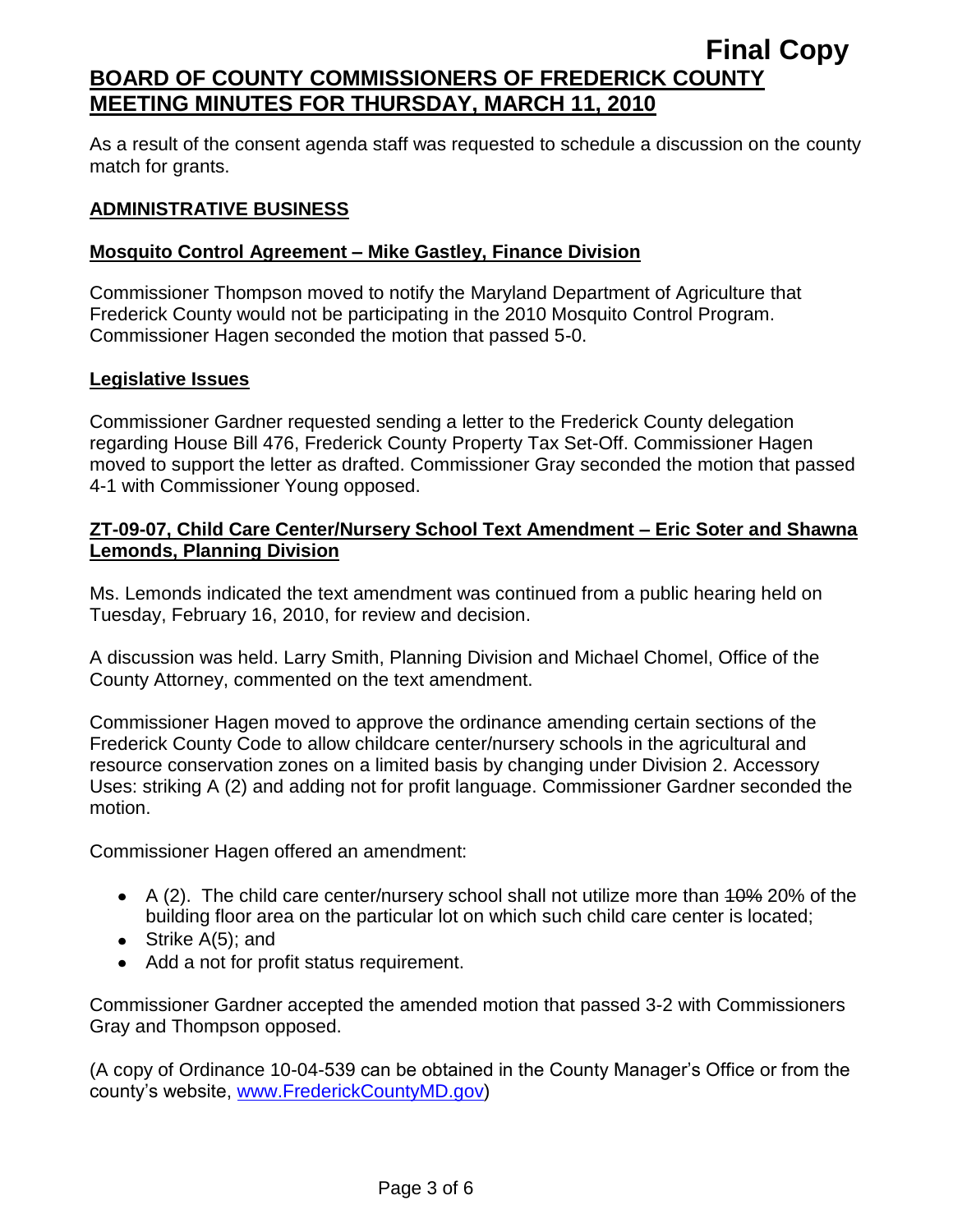(Commissioner Gardner passed the gavel to Commissioner Gray and left the meeting at 10:20 a.m.)

### **New Lease for Rosehill Manor Tenant House – Earl Eyler, Parks and Recreation Division**

Commissioner Hagen moved to approve the lease agreement with Eric Appel as tenant for the Rose Hill tenant house. Commissioner Gray seconded the motion that passed 4-0 with Commissioner Gardner absent.

### **New Lease for Urbana Parkland – Earl Eyler, Parks and Recreation Division**

Commissioner Hagen moved to approve the new lease agreement with Snow Hill Dairy for 10 acres of the 18.9 acres of the Urbana Parkland. Commissioner Gray seconded the motion that passed 4-0 with Commissioner Gardner absent.

### **Legislative Issues**

Ragen Cherney, Office of the County Manager, briefed the Board on the issues before the Frederick County delegation members.

### **PUBLIC COMMENTS**

None.

## **COMMISSIONER COMMENTS**

It was noted the Board would reconvene at 1:00 p.m. for a closed session.

## **QUESTIONS – PRESS**

None.

## **ADJOURN**

The meeting adjourned at 10:50 a.m.

Patricia A. Morrow Recording Secretary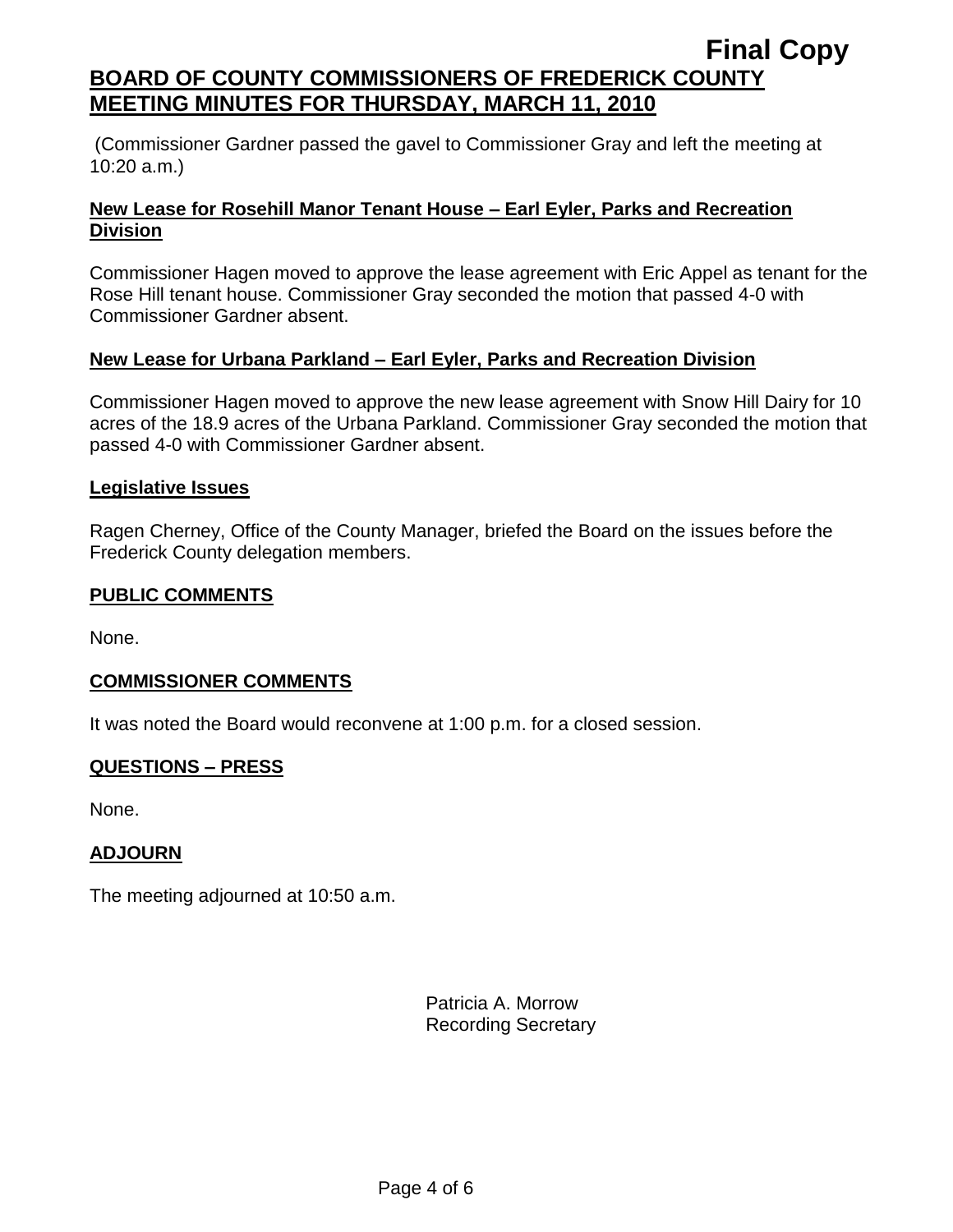### **FORM OF STATEMENT FOR CLOSING THE MEETING OF THURSDAY, MARCH 11, 2010**

## **STATUTORY AUTHORITY TO CLOSE SESSION**

#### **State Government Article §10-508(a):**

(1) To discuss: (i) The appointment, employment, assignment, promotion, discipline, demotion, compensation, removal, resignation, or performance evaluation of appointees, employees, or officials over whom it has jurisdiction; or (ii) Any other personnel matter that affects one or more specific individuals.

#### **Motion:**

.

Commissioner Hagen moved to go into closed session in accordance with the Maryland Annotated Code State Government Article § 10-508(a) (1) To discuss: (i) The appointment, employment, assignment, promotion, discipline, demotion, compensation, removal, resignation, or performance evaluation of appointees, employees, or officials over whom it has jurisdiction; or (ii) Any other personnel matter that affects one or more specific individuals. Commissioner Gray seconded the motion that passed 5-0.

#### **Topic To Be Discussed**

The reorganization of parts of the county government including the discussion of personnel matters that affect specific employees.

> Patricia A. Morrow Recording Secretary